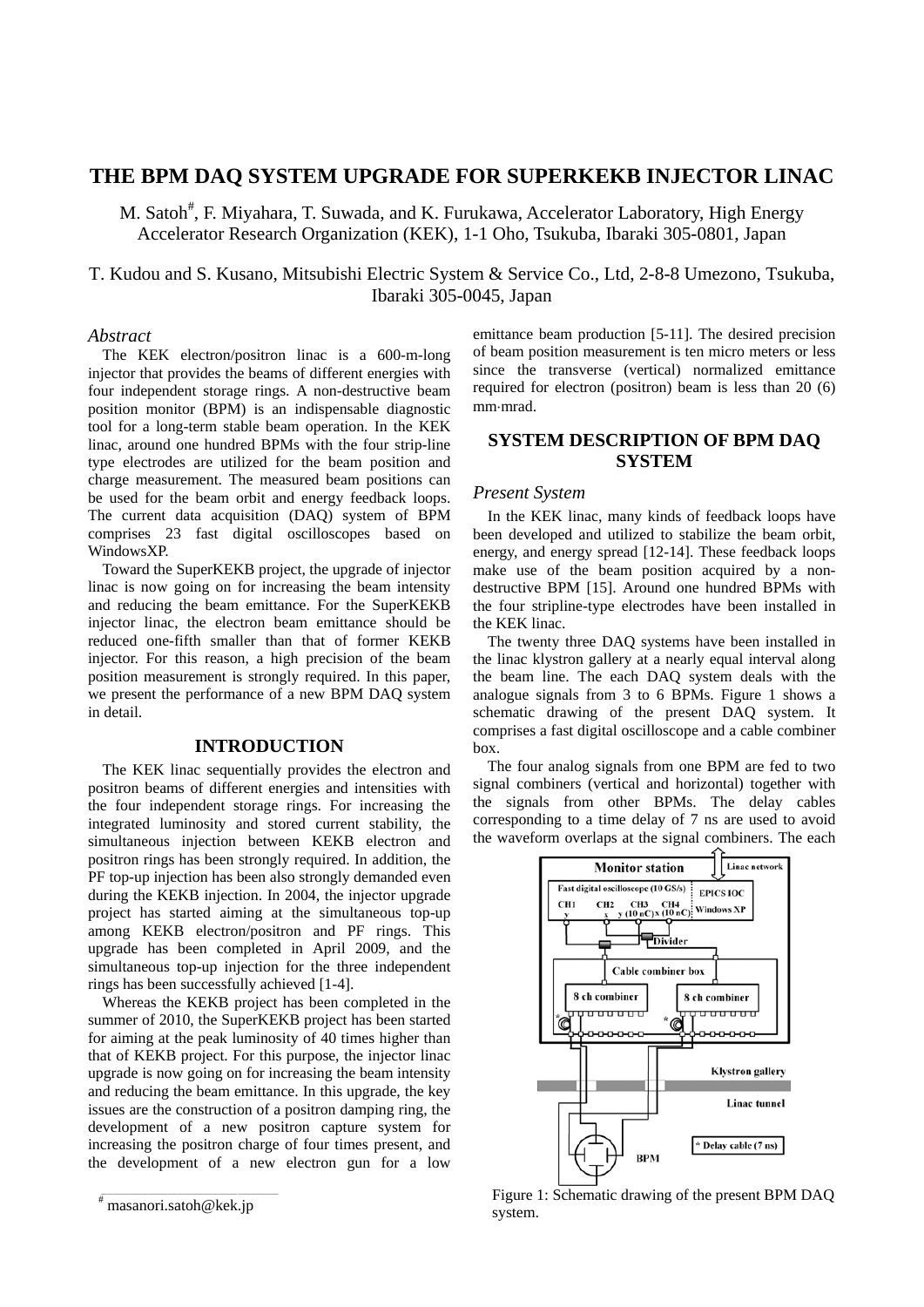output of combiner box is divided again into two signals with equal amplitude. Since it is impossible to change the vertical scale of oscilloscope in 20 ms interval, CH1/CH2 and CH3/CH4 are used for the measurement of low charge  $(0.1 \sim 1 \text{ nC})$  and high charge  $(10 \text{ nC})$  beams, respectively. The waveforms digitized at a sampling rate of 10 GSa/s are used for the calculation of beam position and charge. The DAQ software is running on the fast oscilloscope, and each system can work as an EPICS IOC [16, 17].

The beam position measurement precision of the present system has been evaluated by using the 3-BPM method [15], and its result shows around 50 um for both the horizontal and vertical directions. Toward SuperKEKB linac, the new BPM DAQ system should be developed since the beam position measurement precision of about 50  $\mu$ m is not enough for the control of a low emittance beam transport.

#### *New System*

For the new DAQ system, the beam position measurement precision of about 10  $\mu$ m or less is one of key requirement. In addition, a fast beam position measurement is required for all beam pulses of 20 ms interval since the SuperKEKB injector linac should perform the simultaneous injection among the four independent storage rings. The electron and positron beams of different energies and intensities are delivered in every 20 ms. For this reason, a fast and precise attenuation control is also one of key requirement for the new system.

We adopt the Libera Brilliance Single Pass (LBSP) unit as a candidate of the new system [18]. It is a commercial product of Instrumentation Technologies. It is a module dedicated for BPM DAQ and widely used at many recent accelerator facilities. The LBSP unit comprises four signal input ports, four analog-to-digital converters (ADCs) of 125 MHz sampling frequency and 16 bit resolution, two pass band surface acoustic wave (SAW) filters of a center frequency 511 MHz with a 3 dB bandwidth of 24 MHz, a single-board computer (SBC), a field-programmable gate array (FPGA), and so on. It has also the variable attenuator with maximum attenuation of 31 dB. The attenuation level can be adjusted in 1 dB step.

The typical analogue signal shape from BPM electrode is a bipolar of 3 ns in width. After applying two SAW filters, the signal is stretched to around 100 ns because of the limited band pass width. Using 12 of digitized data points, the sum of squares of them is utilized for the beam position and charge calculation. The data processing of digitized waveform is carried out on the FPGA part. The calculated beam positions and other parameters are transferred to SBC part which is the embedded Linux operation system with a fast Gigabit Ethernet port. All the parameters can be accessible via EPICS channel access protocol from a client software.

### **PERFORMANCE EVALUATION**

Using the 3-BPM method, we evaluated the beam position measurement precision of LBSP unit with the electron beam of 0.3 nC. In this experiment, three LBSP units were connected to three adjacent BPMs as shown in Fig. 2. In this figure, we measured the three BPMs encircled by light blue colour for the beam test. The eleven different settings were applied for the horizontal and vertical steering magnets situated at upstream of used BPMs. For each steering setting, the beam positions were measured over 1000 successive beam pulses.

The fine phase adjustment among four signals from each electrode was carried out prior to the 3-BPM measurement. To attain a higher precision of position measurement, the fine phase adjustment is indispensable since the ADC clock of LBSP is not synchronized with the rf frequency used for the beam acceleration. Figure 3 shows the phase differences among the four signals before and after fine phase adjustment. The maximum phase



Figure 2: Electron beam positions of horizontal (upper), vertical (middle) directions, and beam charge (bottom) along the KEK linac during the 3-BPM measurement.



Figure 3: Phase differences among four signals from different electrodes before (a) and after (b) fine phase adjustment.



Figure 4: Measurement precision of horizontal direction evaluated by the 3-BPM method. (a) presents the measured versus expected beam position at BPM#3, and (b) shows the histogram of the residual between them.